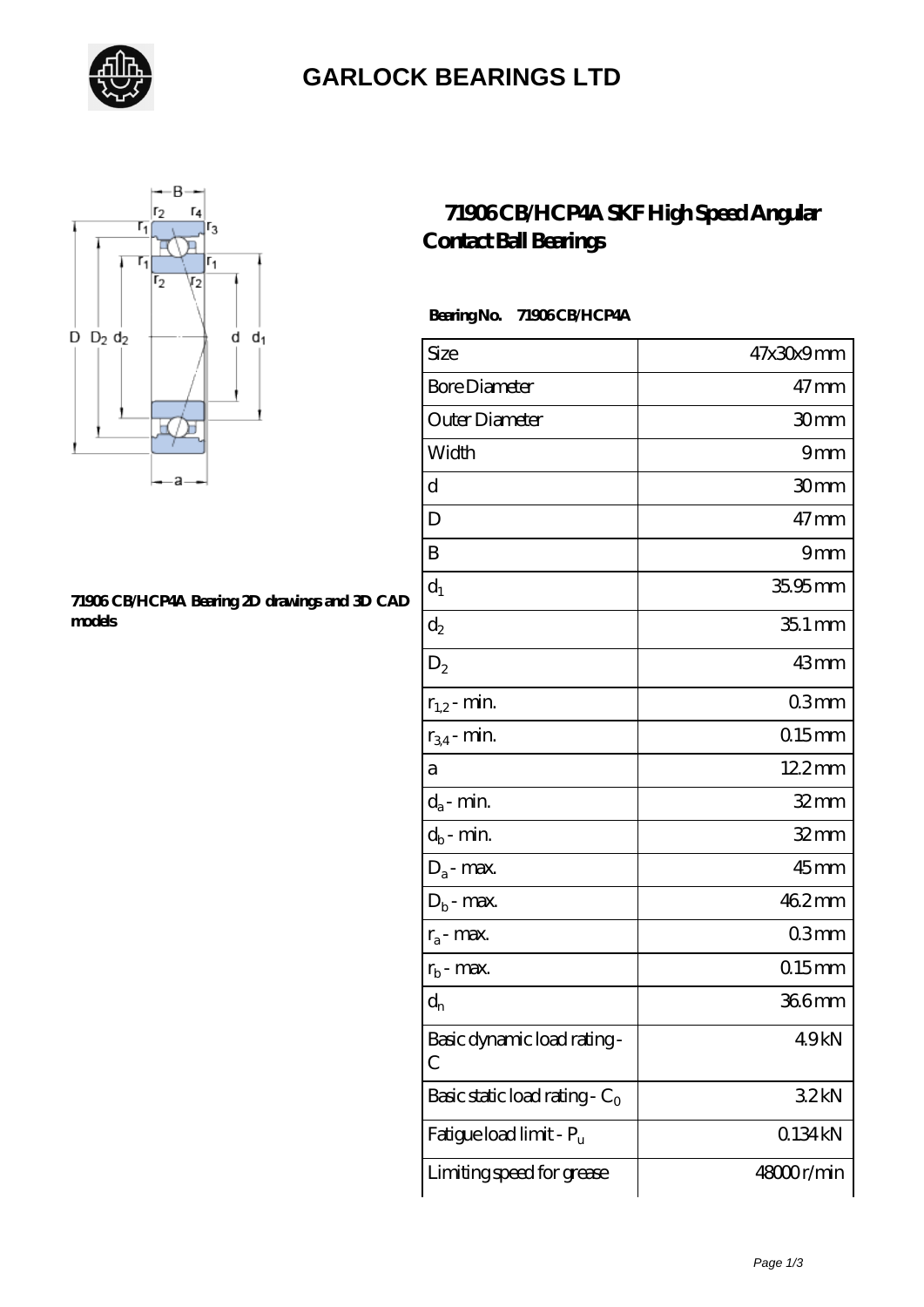

## **[GARLOCK BEARINGS LTD](https://letterstopriests.com)**

| 75000mm/min    |
|----------------|
| 3969mm         |
| 22             |
| 0.72cm3        |
| 9.5            |
| 16N            |
| 32N            |
| 96N            |
| 1.07           |
| 1              |
| 1              |
| 1.03           |
| 1.08           |
| 1.01           |
| 23N/micron     |
| 30N/micron     |
| 48N/micron     |
| 35.95 mm       |
| $351$ mm       |
| 43mm           |
| 03mm           |
| $015$ mm       |
| 32 mm          |
| $32 \text{mm}$ |
| $45$ mm        |
| 462mm          |
| 03mm           |
| $0.15$ mm      |
| 366mm          |
|                |